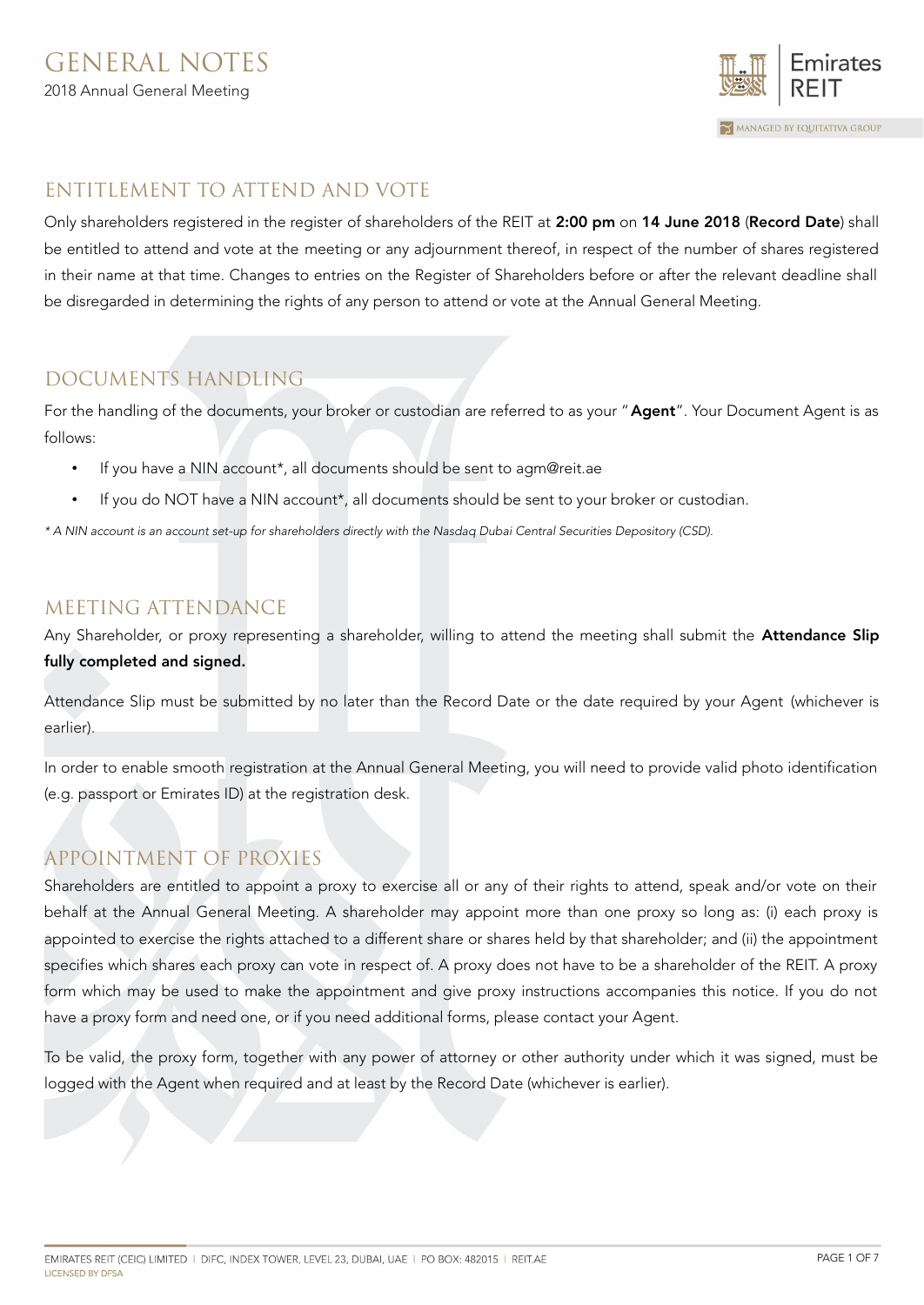## CORPORATE REPRESENTATIVES

Any corporation which is a shareholder can appoint one or more corporate representatives who may exercise on its behalf all of its powers as a shareholder but no two representatives can act in relation to the same shares.

# SHAREHOLDERS' RIGHT TO ASK QUESTIONS

Any shareholder attending the Annual General Meeting has the right to ask questions. The REIT must answer any question relating to the business being dealt with at the meeting unless:(i) it would interfere unduly with the preparation for the meeting or involve the disclosure of confidential information; (ii) it has already been answered on a website; and/or (iii) it is not in the interest of the REIT or the good order of the meeting that the question be answered.

# DOCUMENTS FOR INSPECTION

A copy of this Notice and other information required can be found at [www.reit.ae.](http://www.reit.ae/)

## NOTICE OF ADJOURNMENT

In the event that the first session fails to reach the required quorum, a second session will be held in the offices of the REIT on Thursday 28 June 2018.

If you have any question about the Annual General Meeting, please contact the Company Secretary on +971 4 405 7348, or by email at agm@reit.ae.

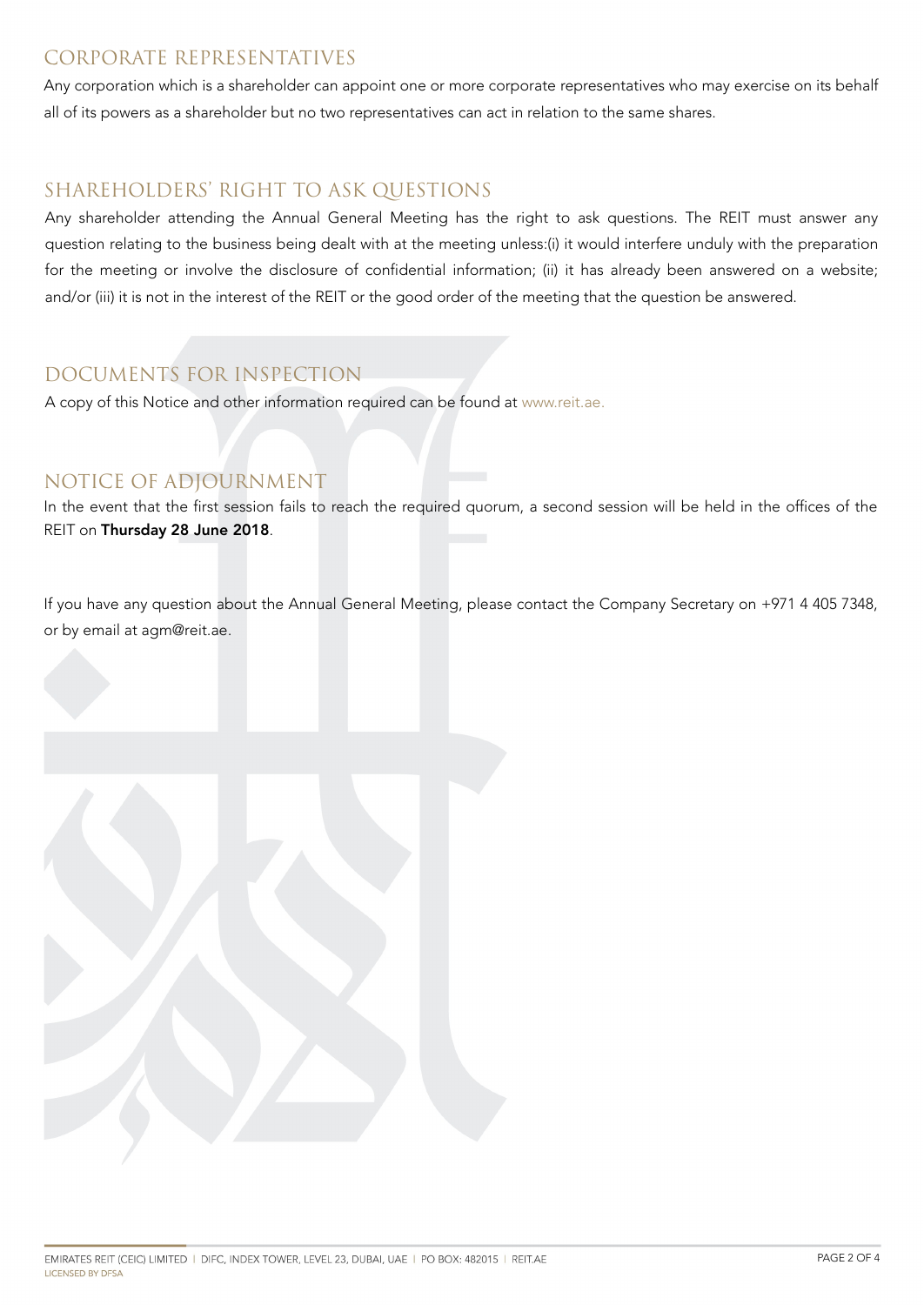# EXPLANATORY NOTES

For resolutions proposed as an ordinary resolution to be passed, more than half of the votes cast must be in favour of the resolution.

#### ORDINARY RESOLUTION 1– To receive and approve the Annual Report and Accounts

## To receive and approve the annual report and the accounts of the REIT for the year ended 31 December 2017 together with the director's report and auditor's report on those accounts.

The REIT is required to present to the shareholders the accounts of the REIT for the year ended 31 December 2017, the director's report and the auditor's report to these accounts. This provides the shareholders with an opportunity to discuss the performance of the REIT during the year, its management and prospects for the future.

## ORDINARY RESOLUTION 2 – To appove the Final Dividend

To approve the declaration of a dividend of USD 0.04 per ordinary share, an aggregate of USD 11.98 million, for the financial year ending 31 December 2017, such dividend to be paid on or before 30 June 2018 to shareholders on the register as of 14 June 2018.

The Board recommended a final dividend of USD 0.04 per ordinary share, amounting in aggregate to USD 11,980,000. Subject to approval by the shareholders, the final dividend will be paid on or before 30 June 2018 to shareholders on the register at 14 June 2018.

#### ORDINARY RESOLUTION 3 – To re-appoint the Investment Board

To extend the appointment of Mr Abdullah Al Hashemi, Mr Marwan bin Ghulaita, and Mr David Savy, each an existing member of the Investment Board, until the conclusion of the next Annual General Meeting of the REIT.

As per the REIT's constitution and applicable DFSA regulations, the REIT Manager is required to convene a meeting of the shareholders every 12 months to elect at least 3 independent subject experts proposed by it to sit on the Investment Board.

## ORDINARY RESOLUTION 4 – To re-appoint the Auditors

To re-appoint PricewaterhouseCoopers (Dubai Branch) as the auditor of the REIT to hold office until the conclusion of the next Annual General Meeting of the REIT at which time the accounts for the financial year ending 31 December 2018 will be provided to the shareholders of the REIT.

The REIT is required to appoint or re-appoint its auditor at each Annual General Meeting at which the accounts are presented. This resolution proposes the re-appointment of PricewaterhouseCoopers (Dubai Branch) as auditors of the REIT to hold office until the conclusion of the next Annual General Meeting.

## ORDINARY RESOLUTION 5 – To re-Authorize the REIT to enter into Related Party Transactions

To authorise the REIT Manager on behalf of the REIT to enter into Related Party Transactions for the acquisition or sale of Real Property in the United Arab Emirates pursuant to the DFSA CIR Rule 13.4.11A and 8.3.2 without